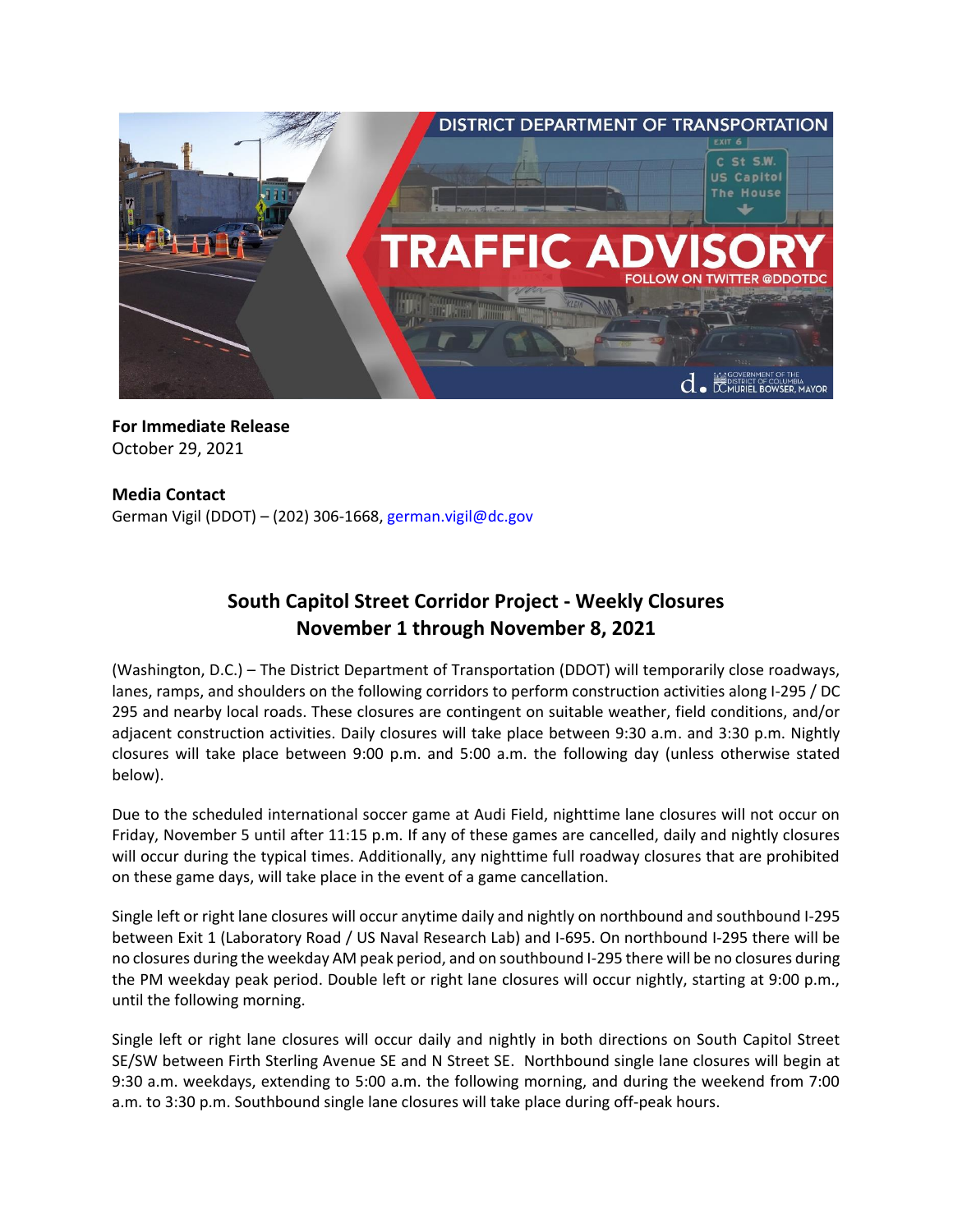Single left or right lane closures will occur daily and nightly in both directions Suitland Parkway SE between the Martin Luther King, Jr. Avenue SE overpass and South Capitol Street SE. These single lane closures along these roadways will take place during off-peak hours. Double left or right lane closures will only occur nightly, starting at 9:00 p.m., until the following morning.

No other closures on South Capitol Street SE/SW or Suitland Parkway SE will take place on weekdays between 5:30 a.m. and 9:30 a.m. and between 3:30 p.m. and 9:00 p.m.

Daily and nightly single lane closures will also occur anytime during off-peak hours on Firth Sterling Avenue SE, and Howard Road SE. Daily and nightly single lane closures will also occur anytime on Potomac Avenue SE/SW, Half Street SW, Barry Road SE, St. Elizabeths Avenue SE, R St. SW and Malcolm X Avenue SE.

The following full ramp closures will also occur during off-peak hours:

- Exit 4 from I-295 Northbound (South Capitol Street / Suitland Parkway)
- Exit 4 from I-295 Southbound (South Capitol Street / Suitland Parkway)
- I-295 Northbound On-ramp from northbound Firth Sterling Avenue SE

Firth Sterling Avenue SE between South Capitol Street SE and St Elizabeths Street SE will be closed weeknights between 9:00 p.m. and 5:00 a.m. the following morning from Monday, November 1 through Friday, November 5, and during the daytime Saturday, October 30 and Sunday, October 31 between 5:00 a.m. and 9:00 p.m. for bridge construction. When Firth Sterling Avenue SE is fully closed, Suitland Parkway SE and South Capitol Street SE will remain open to all traffic. A marked detour will be in place during these closures.



## **Firth Sterling Avenue SE Closure & Detour**